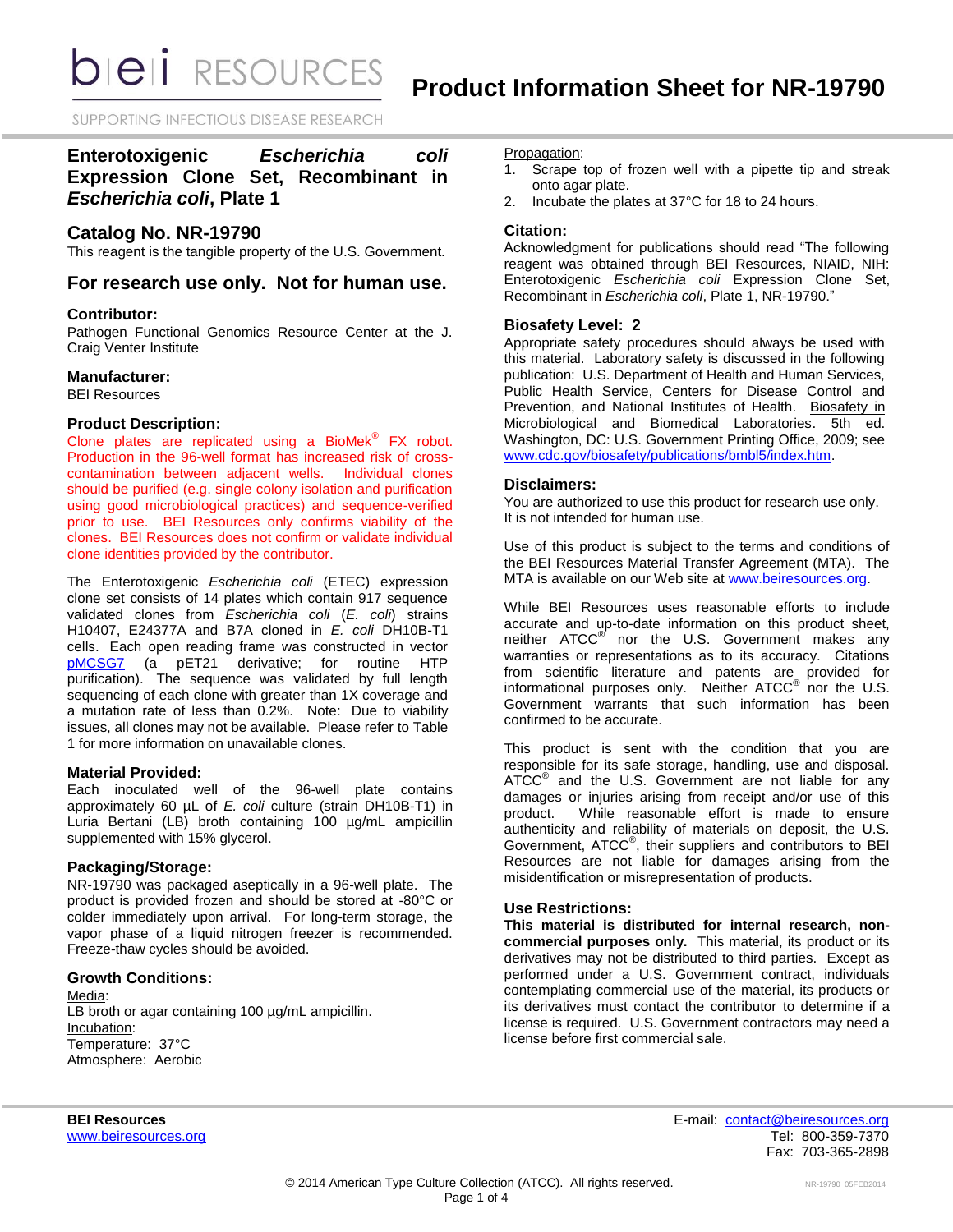SUPPORTING INFECTIOUS DISEASE RESEARCH

#### **References:**

1. Stols, L., et al. "A New Vector for High-Throughput, Ligation-Independent Cloning Encoding a Tobacco Etch Virus Protease Cleavage Site." Protein Expr. Purif. 25 (2002): 8-15. PubMed: 12071693.

ATCC $^{\circ}$  is a trademark of the American Type Culture Collection



# **Table 1: Enterotoxigenic** *E. coli* **Expression Clone Set, Recombinant in** *Escherichia coli***, Plate 1 (EEXAA) 1**

| <b>Clone</b> | Well<br><b>Position</b> | <b>Locus ID</b>   | <b>Description</b>           | <b>ORF</b><br>Length | <b>Average Depth</b><br>of Coverage |
|--------------|-------------------------|-------------------|------------------------------|----------------------|-------------------------------------|
| D000022503   | A02                     | EcB7A_2419_1_105  | metal binding protein        | 161                  | $\overline{2}$                      |
| D000022505   | A03                     | b7a_C91_g4_1_339  | hypothetical protein         | 395                  | 2                                   |
| D000022508   | A04                     | b7a_C32_g1_1_111  | hypothetical protein         | 167                  | $\overline{2}$                      |
| D000022511   | A06                     | b7a_C219_g1_1_114 |                              | 167                  | $\overline{2}$                      |
| D000022513   | A07                     | b7a C107 g5 1 345 |                              | 398                  | $\overline{2}$                      |
| D000022519   | A10                     | EcB7A 2090 1 135  |                              | 188                  | $\overline{2}$                      |
| D000022521   | A11                     | b7a_C127_g3_1_354 |                              | 407                  | 2                                   |
| D000022524   | A12                     | EcB7A 1787 1 156  | hypothetical protein         | 209                  | $\overline{2}$                      |
| D000022525   | <b>B01</b>              | b7a_C2_g16_1_354  | hypothetical protein         | 407                  | $\overline{2}$                      |
| D000022527   | <b>B02</b>              | EcB7A_2338_1_159  | hypothetical protein         | 212                  | $\overline{2}$                      |
| D000022529   | <b>B03</b>              | b7a_C12_g60_1_360 |                              | 416                  | $\overline{2}$                      |
| D000022531   | <b>B04</b>              | EcB7A_1866_1_174  | hypothetical protein         | 227                  | $\overline{2}$                      |
| D000022534   | <b>B05</b>              | b7a_C123_g2_1_360 |                              | 413                  | $\overline{2}$                      |
| D000022535   | <b>B06</b>              | EcB7A_1063_1_177  | hypothetical protein         | 230                  | 2                                   |
| D000022541   | <b>B09</b>              | b7a_C25_g9_1_369  | type 1 fimbrial protein      | 422                  | $\overline{2}$                      |
| D000022543   | <b>B10</b>              | b7a_C10_g4_1_198  | transcriptional<br>activator | 254                  | $\overline{2}$                      |
| D000022547   | <b>B12</b>              | b7a_C142_g2_1_198 |                              | 254                  | $\overline{2}$                      |
| D000022549   | C01                     | b7a_C16_g3_1_375  | hypothetical protein         | 428                  | $\overline{2}$                      |
| D000022556   | CO <sub>4</sub>         | b7a_C38_g2_1_198  | leu operon leader<br>peptide | 254                  | 2                                   |
| D000022572   | C <sub>12</sub>         | EcB7A_3130_1_198  | hypothetical protein         | 251                  | $\overline{2}$                      |
| D000022577   | D <sub>0</sub> 3        | b7a_C12_g42_1_393 |                              | 449                  | $\overline{2}$                      |
| D000022580   | D04                     | b7a_C3_g8_1_201   | hypothetical protein         | 254                  | $\overline{2}$                      |
| D000022584   | D <sub>06</sub>         | b7a_C30_g5_1_201  | activating enzyme            | 254                  | 2                                   |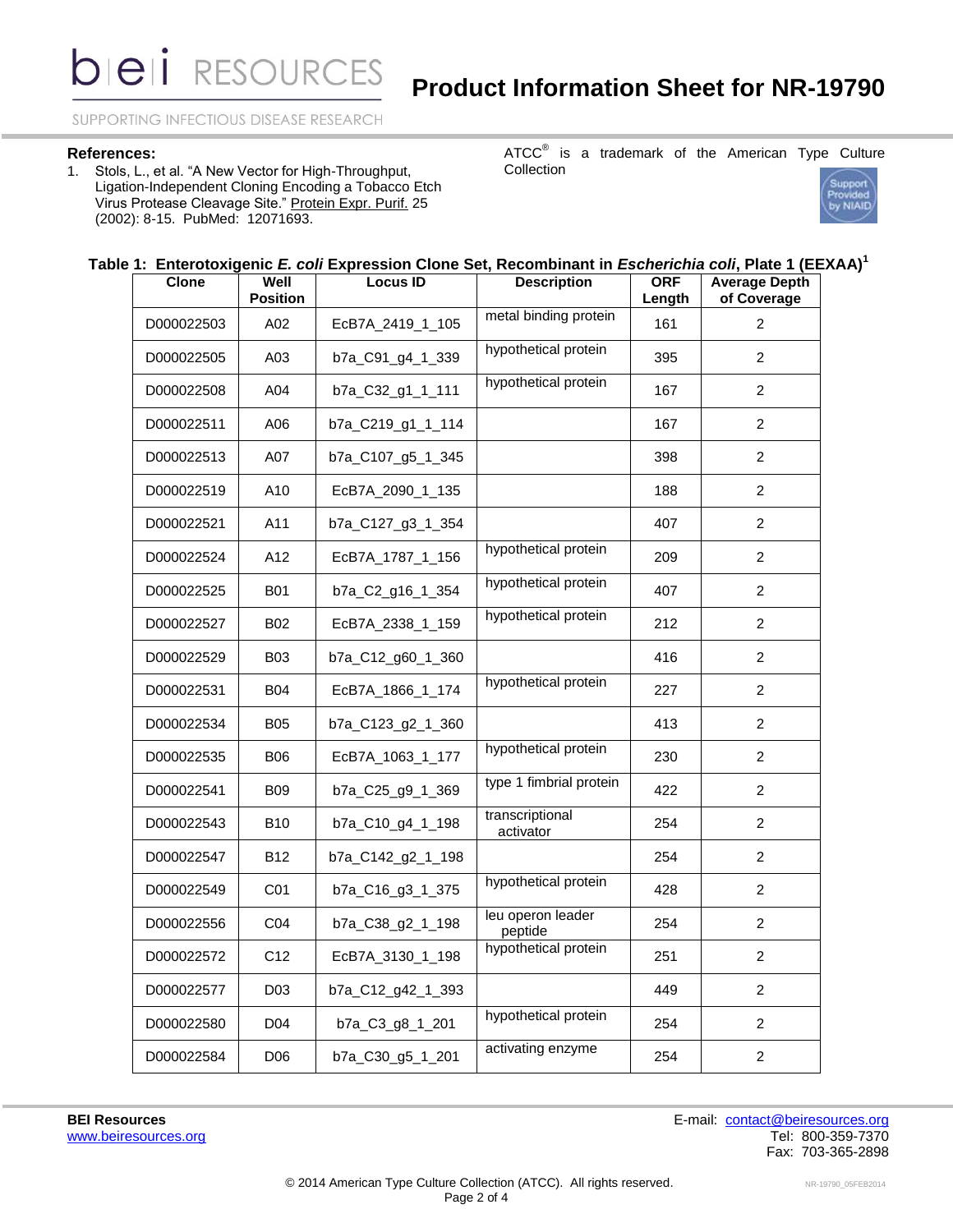# **Product Information Sheet for NR-19790**

SUPPORTING INFECTIOUS DISEASE RESEARCH

| <b>Clone</b> | Well<br><b>Position</b> | <b>Locus ID</b>          | <b>Description</b>                               | <b>ORF</b><br>Length | <b>Average Depth</b><br>of Coverage |
|--------------|-------------------------|--------------------------|--------------------------------------------------|----------------------|-------------------------------------|
| D000022585   | D <sub>07</sub>         | b7a_C233_g1_1_396        |                                                  | 449                  | 2                                   |
| D000022591   | D <sub>10</sub>         | b7a_C1_g21_1_204         | gamma-<br>glutamylputrescine<br>synthetase       | 260                  | 2                                   |
| D000022593   | D11                     | EcB7A_4206_67_468        | fimbrial subunit<br>protein                      | 458                  | $\overline{2}$                      |
| D000022596   | D <sub>12</sub>         | b7a_C197_g1_1_204        | transporter                                      | 260                  | $\overline{2}$                      |
| D000022597   | E01                     | EcB7A_0578_2155_25<br>59 | tail protein                                     | 461                  | 2                                   |
| D000022600   | E02                     | b7a_C75_g5_1_204         |                                                  | 260                  | $\overline{c}$                      |
| D000022603   | E04                     | b7a_C9_g8_1_204          | type III secretion<br>system protein             | 257                  | 2                                   |
| D000022607   | E06                     | b7a_C98_g5_1_204         |                                                  | 260                  | 2                                   |
| D000022612   | E08                     | b7a_C219_g2_1_207        | putative transposase                             | 260                  | 2                                   |
| D000022613   | E09                     | EcB7A_1642_67_483        |                                                  | 473                  | $\overline{c}$                      |
| D000022620   | E12                     | b7a_C26_g3_1_207         | fimbrial-like protein                            | 260                  | $\overline{2}$                      |
| D000022621   | F01                     | EcB7A_1674_1_435         |                                                  | 488                  | 2                                   |
| D000022623   | F02                     | b7a_C34_g8_1_207         | phage protein                                    | 263                  | 2                                   |
| D000022627   | F04                     | b7a_C75_g22_1_207        | transposase                                      | 263                  | $\overline{c}$                      |
| D000022630   | F05                     | b7a_C38_g3_1_444         | 2-isopropylmalate<br>synthase                    | 500                  | 2                                   |
| D000022632   | F06                     | b7a_C76_g2_1_207         | hypothetical protein                             | 260                  | 2                                   |
| D000022633   | F <sub>0</sub> 7        | EcB7A 0414_67_510        | hypothetical protein                             | 500                  | $\overline{c}$                      |
| D000022635   | F <sub>08</sub>         | b7a_C76_g4_1_207         | hypothetical protein                             | 263                  | $\overline{2}$                      |
| D000022639   | F <sub>10</sub>         | b7a_C1_g17_1_210         | Periplasmic murine<br>protein-binding<br>protein | 266                  | 2                                   |
| D000022641   | F11                     | EcB7A_1796_1_453         | hypothetical protein                             | 506                  | 2                                   |
| D000022643   | F12                     | b7a_C1_g25_1_210         | hypothetical protein                             | 266                  | $\overline{2}$                      |
| D000022646   | G01                     | EcB7A_1634_1_456         |                                                  | 509                  | $\overline{c}$                      |
| D000022647   | G02                     | b7a_C27_g9_1_210         | aspartate<br>carbamoyltransfera<br>se            | 266                  | $\overline{c}$                      |
| D000022653   | G05                     | EcB7A_4650_1_459         | inner membrane<br>protein                        | 512                  | $\overline{2}$                      |
| D000022655   | G06                     | b7a_C30_g8_1_213         | hypothetical protein                             | 269                  | $\overline{c}$                      |